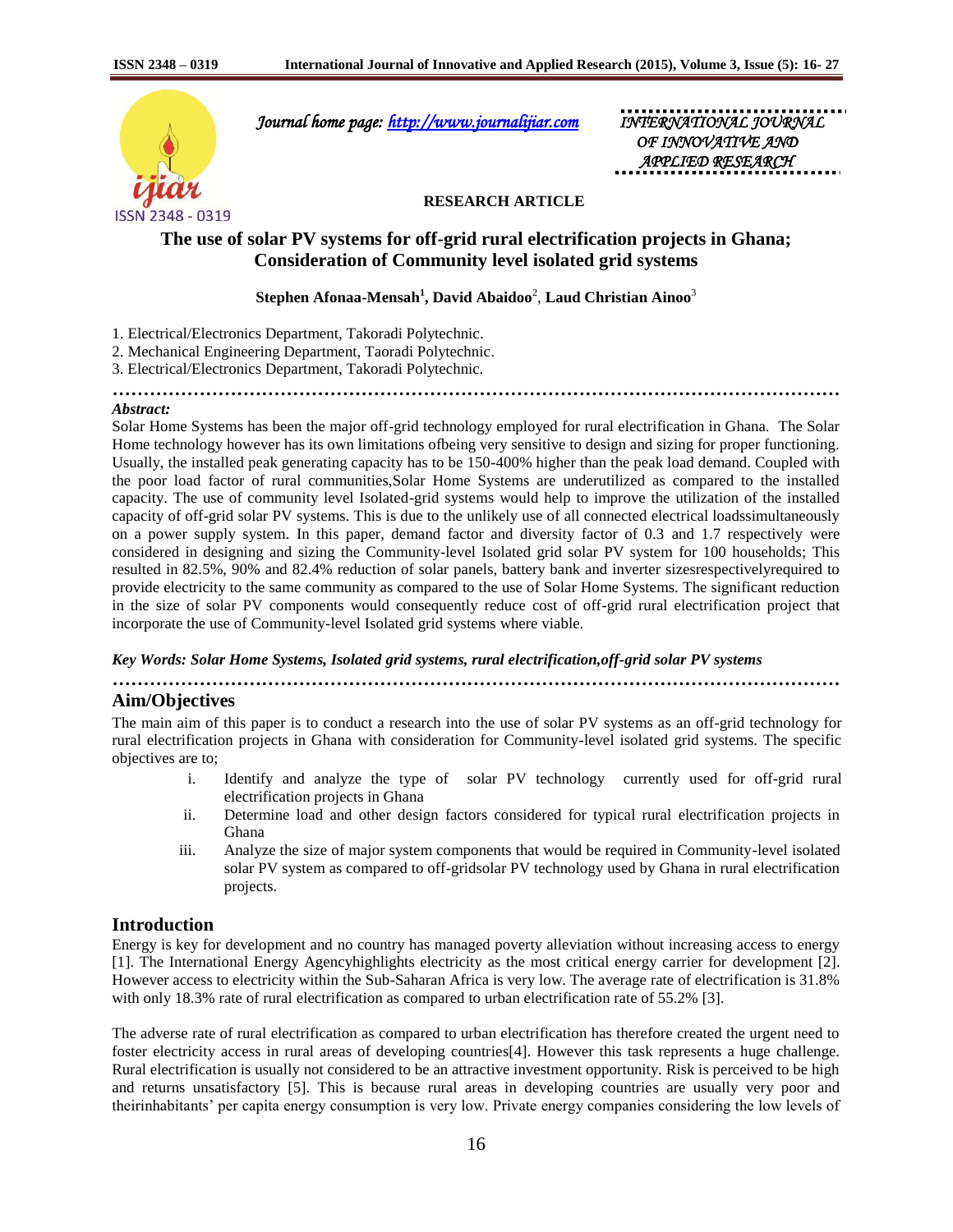benefits of electrifying these areas are therefore discouraged from undertaking rural electrification projects [4].The peculiar nature of rural communities has caused countries to resort to the use of off-grid technologies as a means of providing electricity to these communities.The technology predominantly used for off-grid electrification is solar PV in the form of Solar Home Systems[6].

At rural electrification rate of about 52% as compared to urban electrification rate of 90%Ghana aims at achieving 30% rural electrification through decentralized renewable energy projects for the residential by the year 2020 [3][7]. However, the major off-grid technology that has been employed for rural electrification has been the Solar Home Systems. The Solar Home technology however has its own limitations. They are very sensitive to design and sizing for proper functioning. Usually, the installed peak generating capacity has to be considerably higher than the peak load demand, about  $150 - 400$  %. The sizing of the installed generating capacity and energy storage in relation to the load is done within the limits of technical and economic constraints. The sizing of the Solar Home Systemtherefore often entails some compromises unless funds are unlimited[5]. Coupled with the low energy consumption and poor load factor of rural communitiesthe Solar Home Systems are underutilized as compared to the installed capacity[4][8].

Whereas there is the need to provide electricity to rural communities, there are equally good arguments for assuring that the cost is reasonable in comparison to the benefits; that supply options are adapted to the need and environmental considerations andthat project preparation is based on adequate information. In many rural electrification projects,the ideal would be if electrification was community based [5]

In a rural community where there are over 100 households within 500 square meter radius and energy demand of about 5kW, community-level isolated grid system could be considered as a sustainable option for rural electrification [5][9]. Where viable, Community-level Isolated grid system is better option as compared to Solar Home Systems.The utilization of power generating equipment, measured as the average capacity installed, is normally higher in in isolated grid systems as compared to Solar Home Systems[5]. By considering demand factors and diversity factors when designing power supply systems, a potential maximum demand could be scaled down to an actual maximum demand. This is because it is unlikely all electrical loads on a power supply will be used simultaneously. Although some power supply designers prefer the use of unity (1) diversity factor, local conditions can justify the use of higher diversity factor in design of power supplysystems[10].This will help maximize the utilization of the installed capacity of off-grid solar PV systems used for rural electrification projects.

With cost identified as a major challenge against the use of solar as off-grid technology for rural electrification in Ghana and cost of solar panel and battery bank size contributing over 50% of the cost of Solar Home Systems for rural electrification projects[7][11], considering Community-level isolated-grid solar PV system where viablecould significantly reduce the cost of off-grid solar PV rural electrification projects.

# **Methodology**

In designing and sizing the community level-Isolated grid solar PV system100 household units within 500m radiushave been taken into consideration. System load, demand factor and diversity factorsconsidered are based on design factors considered in typical rural electrification projects of Electricity Company of Ghana which is a major utility in the country.Although some designers of power supplies prefer the use of unity (1) diversity factor, the use of a higher diversity of 1.7 in this paper is due to local conditions and the peculiar nature of rural load. Comparative analysis of community-level isolated grid systems and Solar Home Systems has been limited to the size of solar panel, battery bank and inverter size which directlydepend on load demand and form major cost components of offgrid solar PV rural electrification projects.

### **Load consideration**

The loads considered per unit household in typical rural electrification project in Ghana include; lighting, iron and radio cassette recorder. The electrical appliance, number of unit and their respective power rating per unit household for rural electrification projects have been provided in Table 2.8.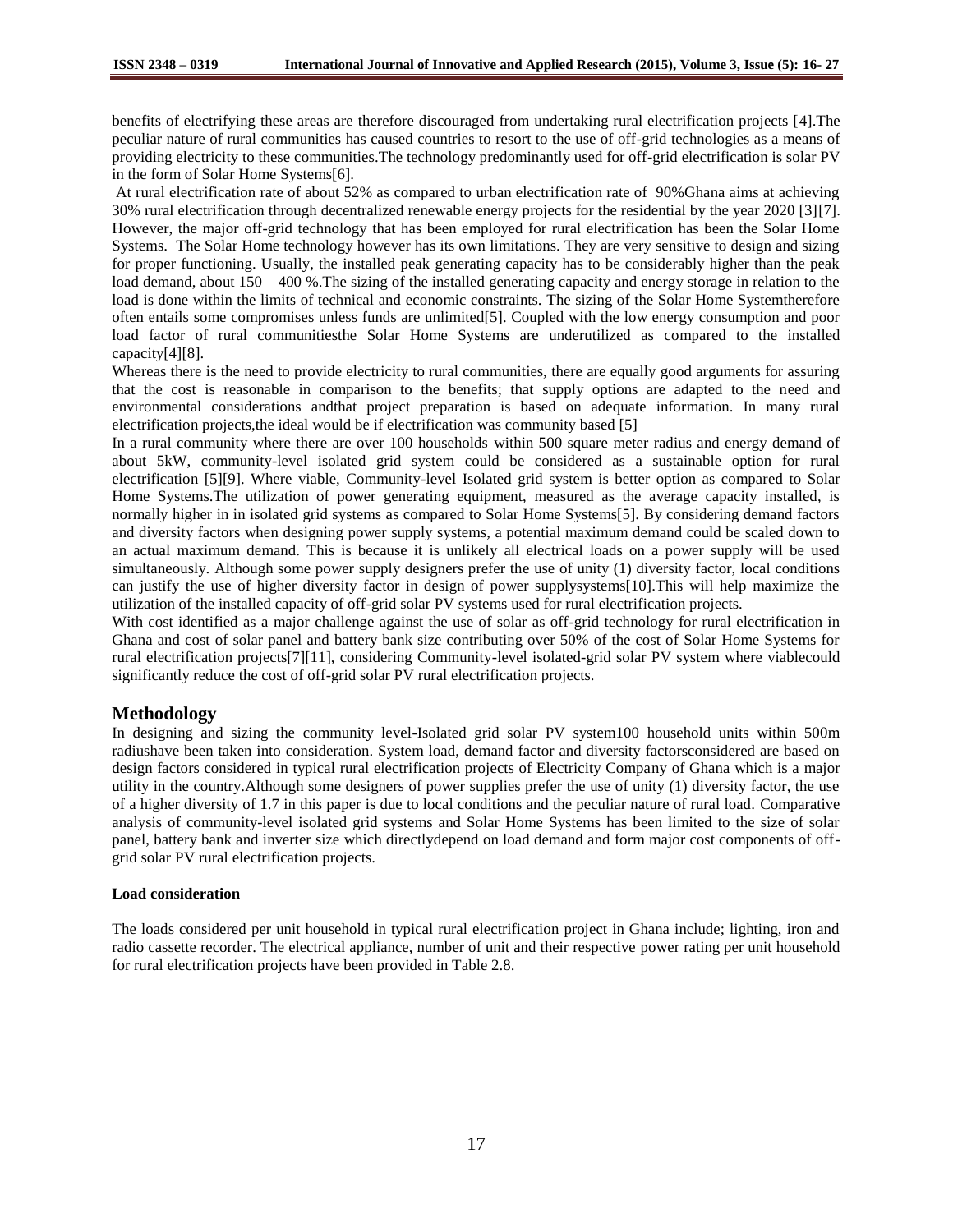| Appliance                | Unit power $(W)$ | Quantity | Total power (W) |
|--------------------------|------------------|----------|-----------------|
| Lighting                 | 40               | 2        | 80              |
| Iron                     | 750              | 1        | 750             |
| Radio Cassette Recorder  | 20               | 1        | 20              |
| Total load per household |                  |          | 850             |
|                          |                  |          |                 |

## **Table 1**: Load considered per unit house for rural electrification projectsin Ghana

(Source: JICA, 2006)

Specification of system components

Storage Battery specifications

OpzSSolar 280 battery has been considered in design, its specifications is shown in Table 2.

Table 2:OPzS Solar 280 battery specifications

| Battery Capacity( $C_{acc}$ )   | 296 Ah |
|---------------------------------|--------|
| Discharge time( $D_t$ )         | 48 h   |
| Battery voltage( $V_{acc}$ )    | 6 V    |
| Battery efficiency( $B_{eff}$ ) | 80%    |

(Source: [www.battery.co.za\)](http://www.battery.co.za/)

## **Solar panel specifications**

The specification of KYOCERA type 70-1P solar module has been considered in design, its specifications is shown has in Table 3

Table 3: KYOCERA type 70-1P (KD70SX-1P) specifications

| Maximum Power $(P_{max})$        | 70 W  |
|----------------------------------|-------|
| Open Circuit Voltage( $V_{oc}$ ) | 22.1V |
| Maximum Power Voltage $(V_{mn})$ | 17.9V |
| Nominal voltage                  | 12V   |
| Short Circuit Current $(I_{sc})$ | 4.3 A |
| Maximum Power Current $(I_{mp})$ | 3.91A |
|                                  |       |

(Source: [www.kyocerasolar.de\)](http://www.kyocerasolar.de/)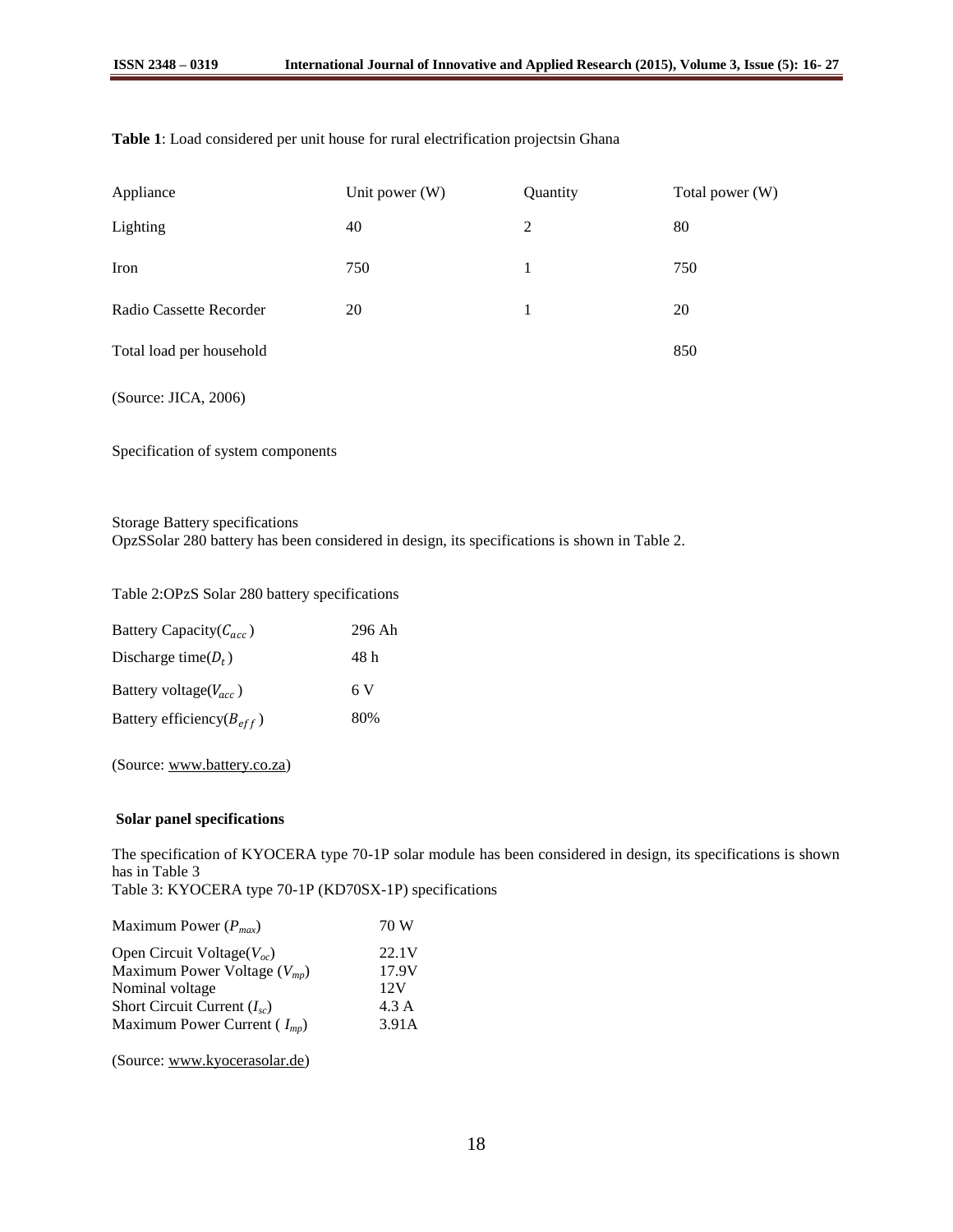### Solar Irradiation

The solar irradiations considered for the design is shown in Table 4 below

Table 4: Minimum daily solar irradiation

| Location                               | Takoradi                    |
|----------------------------------------|-----------------------------|
| Minimum daily solar irradiation $(Hi)$ | 4.2 kWh/m <sup>2</sup> /day |
| Peak Sun Hours ( <i>PSH</i> )          | 4.2 h/day                   |

Source: (www.retscreen.org)

Power factor of electrical load considered for design

The power factor considered in design have been shown in Table 5

**Table 5:** Power factor of electrical load

| Electrical appliance    | Duration Used (h) | Power Factor |
|-------------------------|-------------------|--------------|
|                         |                   |              |
| Lighting                | 5                 | 0.8          |
| Iron                    | 0.13              | 1.0          |
| Radio cassette recorder | 5                 | 0.7          |

### (Source: DSTC Solar Training Center)

Assumed Design considerations

Other assumed design considerations have been shown in tables 6a and 6b below

## **Table 6a:** Other design considerations

| Parameter                                | Factor considered |
|------------------------------------------|-------------------|
| Inverter efficiency $(Inv\%)$            | 94%               |
| Derated output factor of solar PV (Egen) | 80%               |
| Depth of Discharge (DOD) of battery      | 50%               |
| Days of Autonomy (Taut)                  | 2 days            |
| Allowable percentage voltage drop        | 3%                |
|                                          |                   |

# **Table 6b**: Other design considerations

Electrical appliance Duration Used (h)

| Lighting |  |
|----------|--|
|----------|--|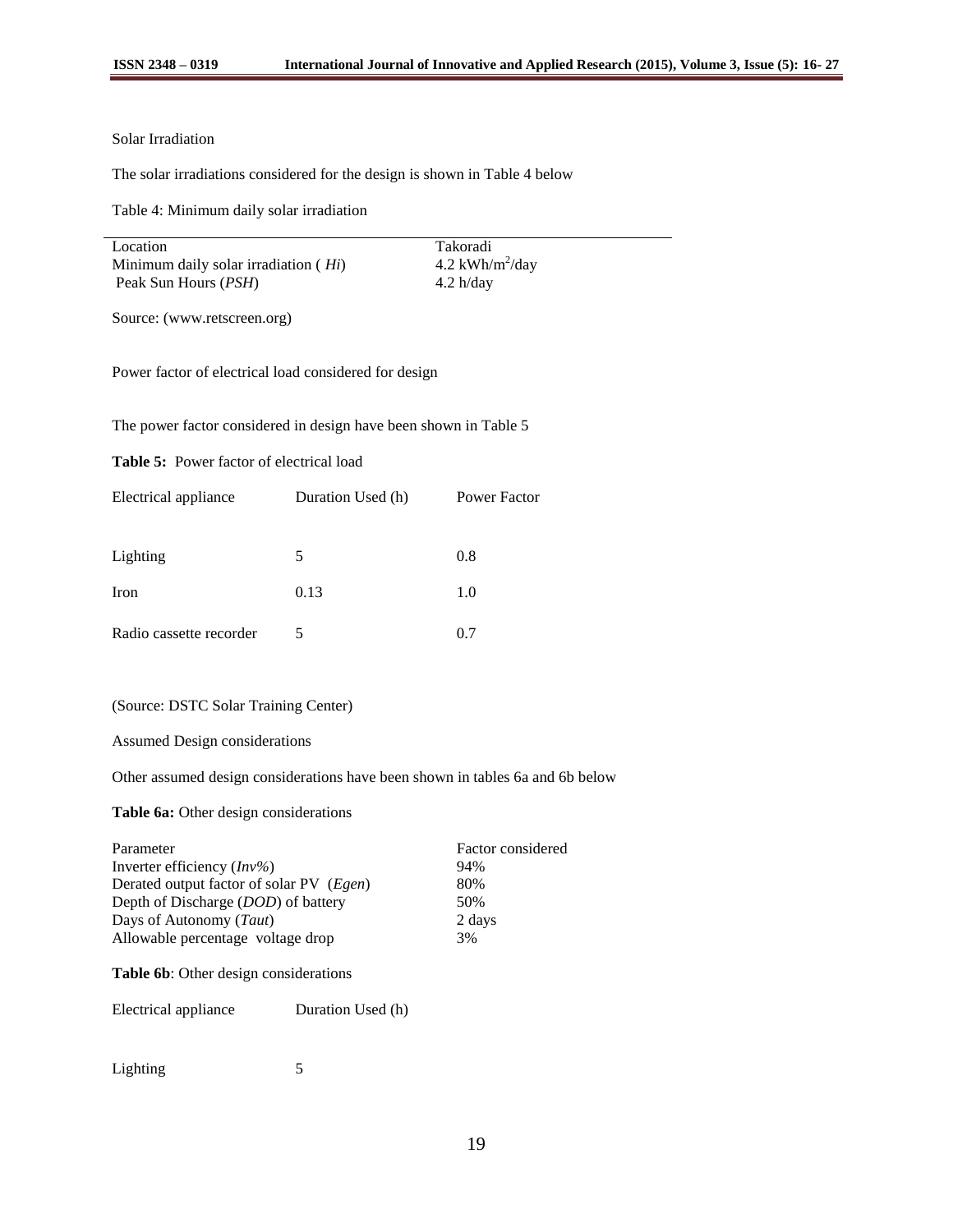Iron 0.13

Radio cassette recorder 5

### **Design 1: Design calculations for Solar Home Systems**

Estimation of system voltage

The equation to determine input power (*Pin*) to the connected loads from the inverter is given as;  $P_{in} = \frac{P_o}{I_{min}}$ %

Where  $(P_o)$  is the output power of the connected loads and  $(Inv\%)$  is the efficiency of the inverter. Using inverter efficiency of 94%, the input power of the various electrical appliances is given in Table 7.

Table 7: Input power estimated per unit household

| <b>Electrical Appliance</b> | Total load(W) | Input $Power(W)$ |
|-----------------------------|---------------|------------------|
| <b>Lighting</b>             | 80            | 85.11            |
| <b>Iron</b>                 | 750           | 797.87           |
| Radio Cassette              | 20            | 21.28            |
| <b>Total Input Power</b>    |               | 904.23           |

For the estimated Input power of 904.23 W, system voltage  $(V_{BB})$  of 24V is considered for design of solar PV system

Inverter sizing

The size of the inverter required rated in volt amperes (VA) depends on the total power (*PT*) and the power factor (*p.f*) of the connected load. The equation to determine the apparent power (*PVA*) rating of the inverter is given as

$$
P_{VA} = \frac{p_T}{p.f.}
$$
 (2)

From equation 2, the apparent power rating of the various electrical appliances have been computed in Table 8

Table 8: Apparent power estimated per unit household

| Electrical appliance      | Total power (W) | Power factor      | Apparent power (VA) |
|---------------------------|-----------------|-------------------|---------------------|
| Lighting                  | 80              | 0.8               | 100                 |
| <b>Iron</b>               | 750             | $\mathsf{I}$ . () | 750                 |
| Radio Cassette Recorder   | 20              | 0.7               | 28.6                |
| Total VA rating of system |                 |                   | 878.6               |

The apparent power estimated above should be increased by 10% to make provision for any excesses and manufactures tolerances in the inverter. This is computed as the nominal power  $(P_n)$ , which represent the volt amperes (VA) rating of inverter required for the solar PV system and is given as

$$
P_n = 1.1 \times P_{VA} \tag{3}
$$

 $P_n = 878.6 \times 1.1 = 966.5 \text{ VA}$ 

Estimation of daily energy demand

The equation used to determine the daily energy demand (*Wh/j* ) per unit household is given as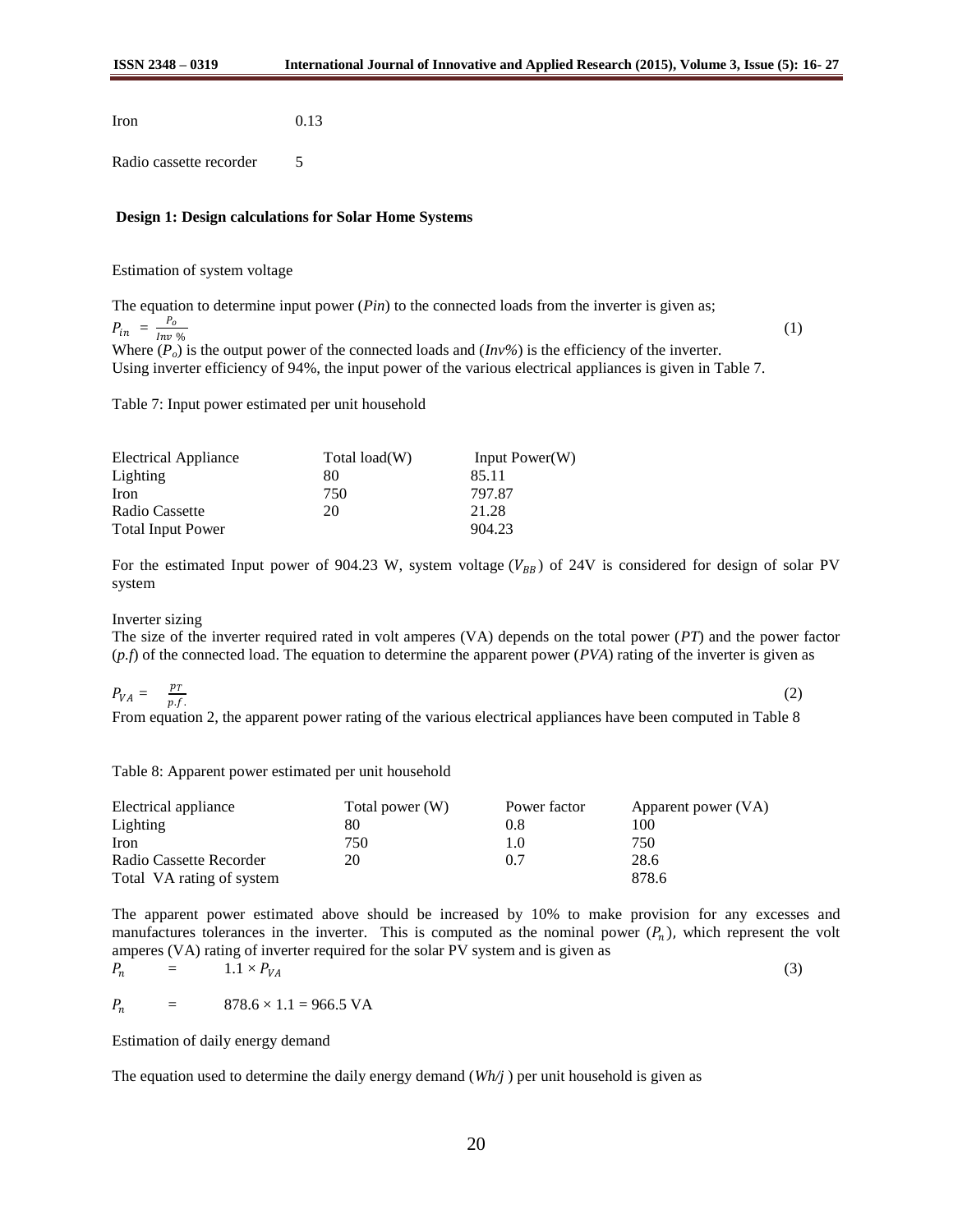### $Wh/j = Pin \times t$  (4)

Where (*Pin*) is the input power of electrical appliances and (*t*) is the duration of use of the appliance in a day. From equation 4, the daily energy demand per unit household is given in Table 9.

Table 9: Daily energy demand estimated per unit household

| Electrical appliance                                          | Input power $(W)$ | Duration of use/day (h) | Daily energy demand (Wh) |
|---------------------------------------------------------------|-------------------|-------------------------|--------------------------|
| Lighting                                                      | 85.12             | 5                       | 425.60                   |
| Iron                                                          | 797.87            | 0.13                    | 103.72                   |
| Radio Cassette Recorder<br>Total<br>Daily<br>Energy<br>Demand | 21.28             | 5                       | 106.40<br>635.72         |
| 10%<br>Adding<br>security<br>coefficient (Etot)               |                   |                         | 699.29 Wh                |

### *Battery sizing*

The size of capacity bank required depends on total daily energy demand (*Etot*), Days of autonomy *(Taut),* Battery efficiency *(Beff),* System voltage *(VBB)* and Depth of Discharge *(DOD)* of the battery. The equation to determine the capacity of battery bank  $(C_{BB})$  is given as

$$
C_{BB} = \frac{E_{tot} \times T_{aut}}{V_{BB} \times B_{eff} \times DOD}
$$
  
= 
$$
\frac{699.29 \times 2}{24 \times 0.8 \times 0.5}
$$
  
= 145.69

The equation to determine the number of batteries in a string (*Nbs*) is given as ;

| Nb <sub>s</sub> | $\equiv$ | $\underline{V_{BB}}$ | (6) |
|-----------------|----------|----------------------|-----|
| Nb <sub>s</sub> | $\equiv$ | $\frac{V_{acc}}{24}$ |     |
|                 | $=$      |                      |     |

The equation to determine the number of parallel strings of batteries is also given as

$$
Nbp = \frac{C_{BB}}{C_{acc}}
$$
\nwhere  $C$  is the capacity of battery bank, and  $C$  is the individual battery capacity.

\n
$$
(7)
$$

where  $C_{BB}$  is the capacity of battery bank and  $C_{acc}$  is the individual battery capacity

$$
Nbp = \frac{145.69}{296} = 0.49
$$

Approximately 1 string is required in this instance

Having estimated the number of batteries in string a (*Nbs*) and the number of parallel strings of

batteries (*Nbp*) required, the equation to determine the total number of batteries installed ( $N_B$ ) is given as

$$
NB = Nbs \times Nbp
$$
  
\n
$$
NB = 1 \times 4
$$
 (8)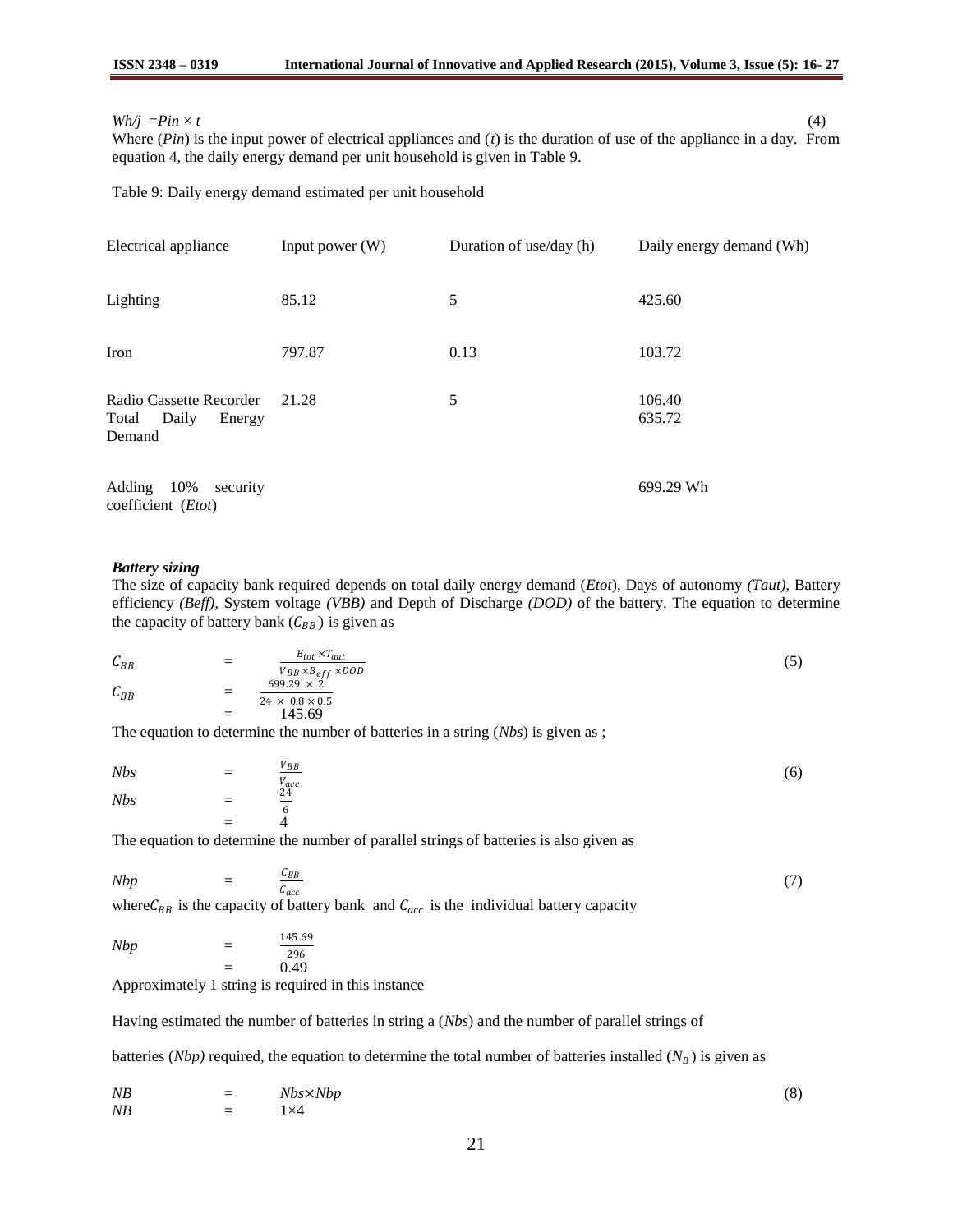TheCapacity of battery bank installed (*CBBinstall*) is therefore calculated as

| <i>CBBinstall</i> | $296 \times 4$ |
|-------------------|----------------|
|                   | 1184 Ah        |

#### *Solar panel sizing*

*Pcmin* =

The minimum output power of solar PV panel (*Pcmin*) required in solar PV system depends on the total daily energy demand (*Etot*), battery efficiency ( $E_{bat}$ ), Daily Solar Irradiation of the location (*Hi*) and the Derated output factor of Solar PV ( $E_{gen}$ ). The equation to determine the minimum output power of solar PV panel required is given as

$$
\frac{E_{tot}}{H_i \times E_{bat} \times E_{gen}} \tag{9}
$$

*Pcmin* =

 $4.2 \times 0.8 \times 0.8$  $= 260.15 \text{ Wp}$ 

The number of solar PV modules in series (*NMS*) is given by the equation

$$
NMS = \frac{V_{BB}}{V_M} \tag{10}
$$

Where  $V_M$  is the nominal voltage of the solar panel

699.29

*NMS* = 24 12  $\mathcal{D}$ 

The equation to determine the number of parallel strings of solar PV modules (*Nsp*) is given as

$$
Nsp = \frac{P_{Cmin}}{P_{max} \times N_{MS}}
$$
  
= 
$$
\frac{260.15}{70 \times 2}
$$
  
= 1.89 (Approximately 2 strings are required) (11)

Having estimated the number of solar PV modules in a string ( $N<sub>MS</sub>$ ) and the number of parallel strings of PV modules (*Nsp)*, the equation to determine the total number of solar PV modules to be installed (*NTM* ) is given as;

| <b>NTM</b> | $=$ $N_{MS} \times N_{SP}$ | (12) |
|------------|----------------------------|------|
| <b>NTM</b> | $=$ 2 $\times$ 2           |      |
|            | $= 4$ modules              |      |

The power rating of the PV array (*PV arrayins*) installed is given by the equation

|                                |     | $PV \, arrays \quad = \quad P \, max \times N \, TM$ | (13) |
|--------------------------------|-----|------------------------------------------------------|------|
| $PV \, arrayins = 70 \times 4$ |     |                                                      |      |
|                                | $=$ | 280 Wp                                               |      |

Table 10 shows the size of solar PV components and the quantity required for installing 100 Solar Home Systems to serve 100 household units.

Table 10: Total solar PV system components required for 100 Solar Home Systems

| Component               | Ouantity | Rating/unit | Total rating |
|-------------------------|----------|-------------|--------------|
| Solar PV                | 100      | 280 Wp      | 28000 Wp     |
| <b>Battery Capacity</b> | 100      | 1184 Ah     | 118400 Ah    |
| Inverter Size           | 100      | 966.5       | 96650 VA     |
| System voltage          |          | 24 V        |              |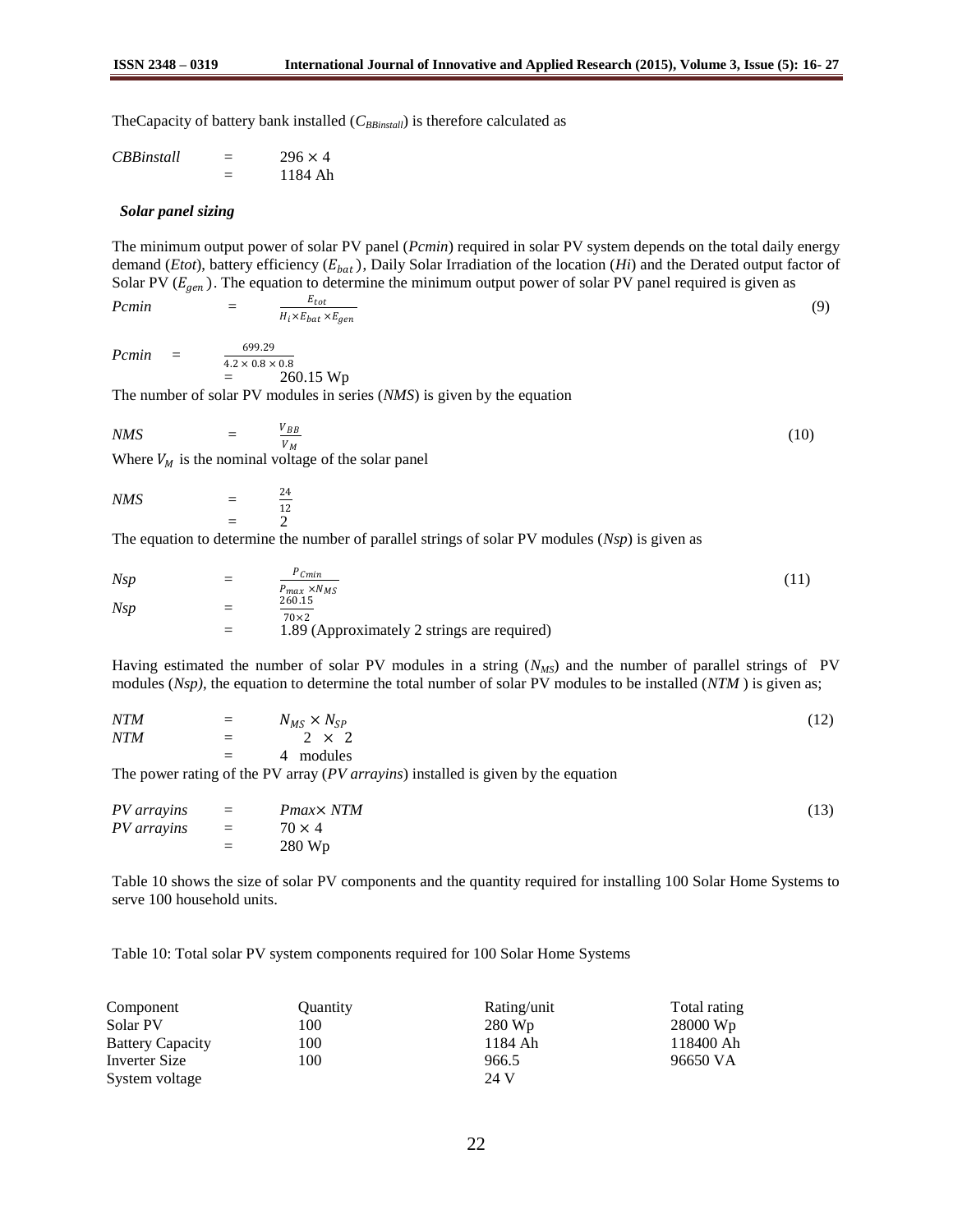**Design 2**: Design calculations for Community-levelIsolatedgrid solar PV grid system

Demand factor and diversity factor consideration for community level isolated grid system Table 11 shows the total power estimated for a community of 100 households after considering demand factor of 0.3 and diversity factor of 1.7

Table 11: Total Power estimated for the Community-level isolated grid system, considering demand factor of 0.3 and diversity factor of 1.7 respectively

| Electrical        |              | Total power per Applying Diversity factor of | Total      | Total Power (W) |
|-------------------|--------------|----------------------------------------------|------------|-----------------|
| appliance         | household(W) | $(0.3)/$ Demand factor of $(1.7)$            | Households |                 |
| Lighting          | 80           | 14.12                                        | 100        | 1412            |
| Iron              | 750          | 132.35                                       | 100        | 13235.3         |
| Radio Cassette 20 |              | 3.53                                         | 100        | 353             |
| Recorder          |              |                                              |            |                 |

### **Estimating System Voltage**

From eq 1, Input power (*Pin* ) of connected load after considering inverter efficiency (*Inv%* ) of 94% is shown in Table 12

Table 12: Input Power estimated for Community-level isolated grid system 1

| Electrical appliance     | Total power rating (W) | Input Power required (W) |
|--------------------------|------------------------|--------------------------|
| Lighting                 | 1412                   | 1502.13                  |
| Iron                     | 13235.3                | 14080.11                 |
| Radio Cassette           | 353                    | 375.53                   |
| <b>Total Input Power</b> |                        | 15957.77                 |

For input power of the connected load above 10 kW, a system voltage of 120 V is considered in Solar PV system design

### *Inverter sizing*

From eq 2 Apparent Power ( $P_{VA}$ ) has been estimated in Table 13.

**Table 13**: Apparent power estimated for Community-level Isolated grid system

| Electrical appliance      | Total power (W) | Power factor | Apparent power (VA) |
|---------------------------|-----------------|--------------|---------------------|
| Lighting                  | 1412            | 0.8          | 1765                |
| Iron                      | 13235.3         | 1.0          | 13235.3             |
| Radio Cassette Recorder   | 353             | 0.7          | 504.3               |
| Total VA rating of system |                 |              | 15504.6             |

Having estimated the total apparent power of connected load to be 18750.38, the nominal power (*Pn*) from eq 3is calculated as

 $Pn = 15504.6 \times 1.1$  $=$  17055.1

Hence nominal power rating of inverter considered is given as 17055.1 VA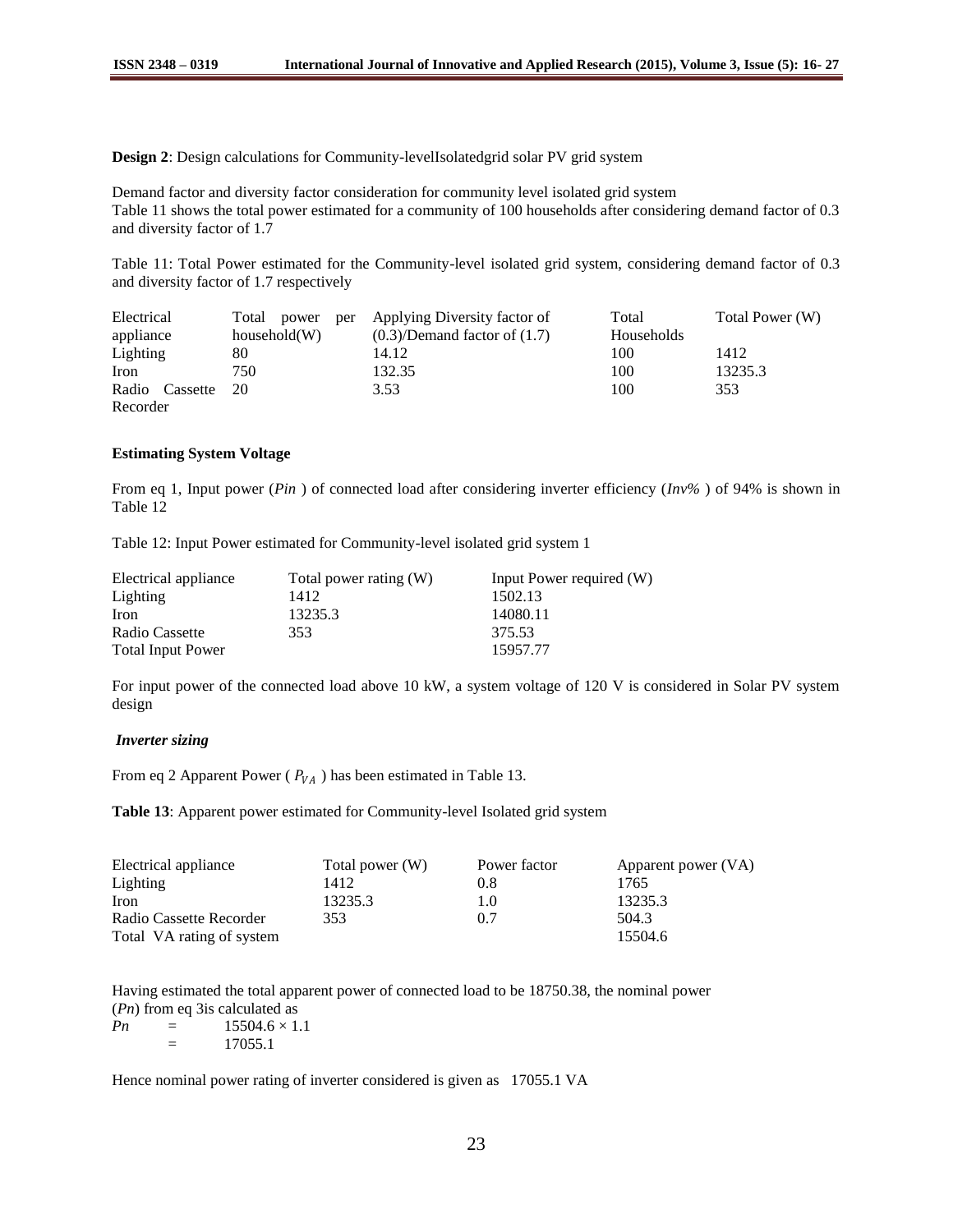Estimation of Daily Energy Demand

From eq 4, Daily energy demand (*Wh/j* ) estimated for the Community-level isolated grid system is given in Table 14

**Table 14:** Daily energy estimated for Community-level isolated grid system

| Electrical appliance      | Input power $(W)$ | Time/day $(h)$ | Daily energy demand (Wh) |
|---------------------------|-------------------|----------------|--------------------------|
| Lighting                  | 1502.13           |                | 7510.65                  |
| Iron                      | 14080.11          | 0.13           | 1830.41                  |
| Radio Cassette Recorder   | 375.53            |                | 1877.65                  |
| <b>Total Energy</b>       |                   |                | 11218.71                 |
| Adding<br>10%<br>security |                   |                | 12340.58 Wh              |
| coefficient (Etot)        |                   |                |                          |

### **Battery Sizing**

From eq 5, capacity of battery bank  $(C_{BB})$  is calculated as  $C_{BB}$  =  $12340.58 \times 2^{7}$  $120\ \times\ 0.8 \times 0.5$  $=$  514.19 Fromeq 6,number of batteries in string (*Nbs*) is calculated as  $Nbs =$ 120 6  $=$  20 From eq 7, Number of parallel strings of batteries (*Nbp*) is calculated as *Nbp* = 514.19 296  $=$  1.74 Approximately 2 strings are required in this instance From eq 8,Number of batteries installed  $(N_B)$  is calculated as  $=$  20  $\times$  2  $=$  40 Capacity of battery bank installed  $(C_{BBinstall})$  is calculated as  $C_{BBinstall} \qquad \qquad = \qquad \qquad 296 \times 40$  $=$  11840 Ah

### **Solar panel Sizing**

From eq 9, the minimum output power of solar PV panel (*Pcmin*) required is calculated as  $P_{cmin}$  = 12340 .58  $4.2 \times 0.8 \times 0.8$ 

$$
= 4591Wp
$$
  
Someq 10 the number of solar PV

Fromeq 10, the number of solar PV modules in series (*NMS*) is calculated as

 $N_{MS}$  = 120 12  $=$  10

From eq 11, the number of parallel strings of solar PV modules (*Nsp*)calculated as  $N_{sp}$  = 4591 70×10 = 6.56 (approximately 7strings are required)

From eq 12, the total number of solar PV modules to be installed (*NTM*) is calculated as

| $N_{TM}$ | _      | $10 \times 7$ |
|----------|--------|---------------|
|          | -<br>_ | 70 modules    |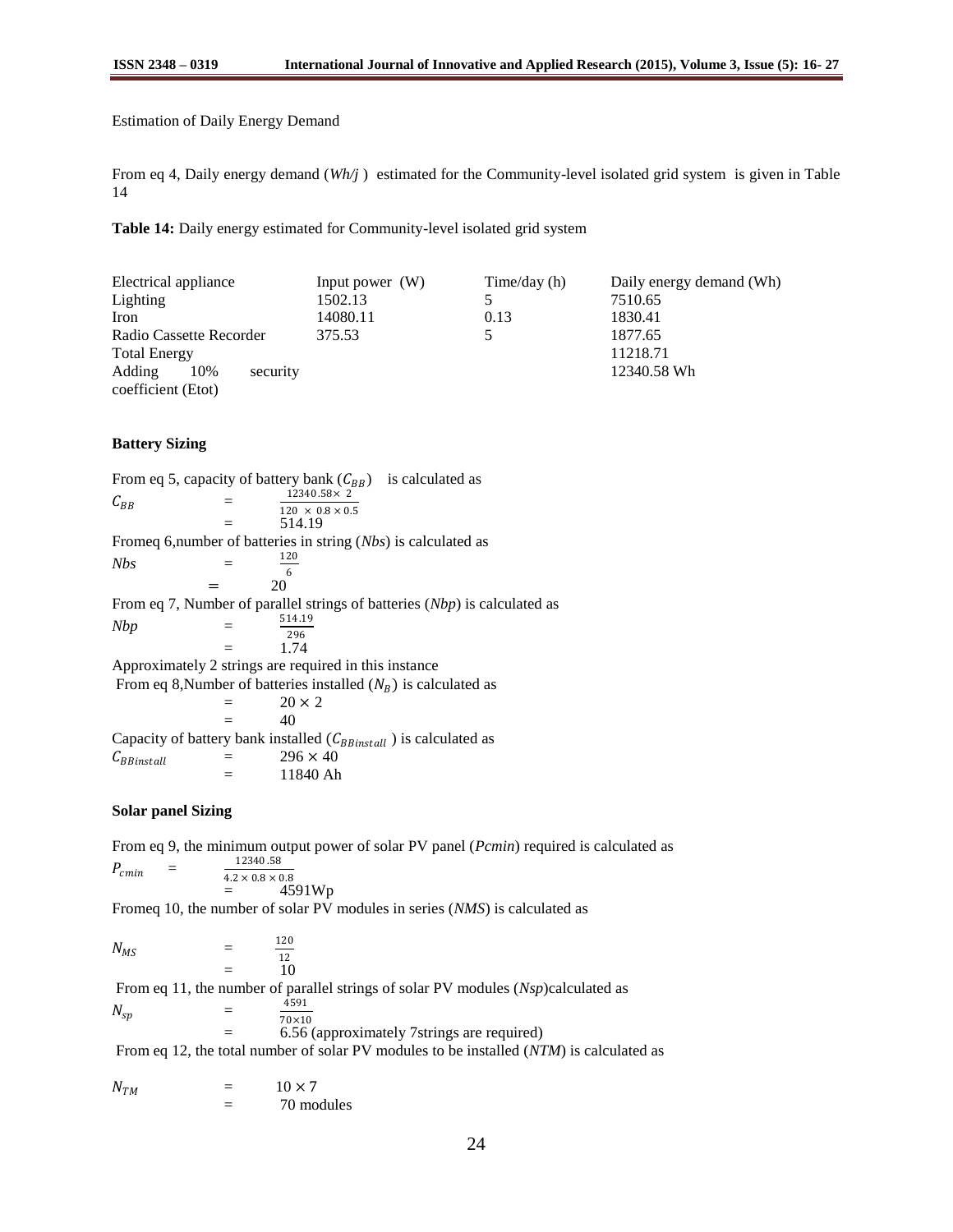From eq 13, the power rating of the PV array (*PV arrayins*) installed is calculated as  $PV_{arrayins} = 70 \times 70$  $=$  4900 Wp

Table 15 shows the size of solar PV components and the quantity required for installing 100 Solar Home Systems to serve 100 household units.

**Table 15**: Total solar PV system components required for Community-level isolated grid system

| Component               | Rating      |
|-------------------------|-------------|
| Solar PV                | 4900 Wp     |
| <b>Battery Capacity</b> | 11840 Ah    |
| Inverter Size           | 17055.06 VA |
| System voltage          | 120V        |



# **Discussion and analysis of results**

**Figure 1**: Size of solar PV system component (%) required for Solar Home System and Community-level Isolated grid system (Solar Home Systems considered as the base).

The size of solar PV components required for Community-level isolated grid system and Solar HomeSystems is shown in Figure 1 with Solar Home Systems considered as the base. As compared to 4900 Wp output power rating of Solar PV required for supplying electricity to a community of 100 households in the community-level isolated grid system , 28000Wp would be required in the case of Solar Home Systems for serving the same number of households. This represents an increase of 571% of output power rating of Solar PV modules required for Community-level isolated grid systems. In addition, Inverter and battery bank capacity required in the case of community-level isolated grid system are 17055.06 VA and 11840 Ah while 96650 VA and 118400 Ah are required in Solar Home Systems. This also represents 567% and 1000% increase in inverter and battery capacity ratings required in the case of Solar Home Systems as compared to Community-level isolated grid systems respectively. This resulted in 82.5%, 90% and 82.4% reduction of solar panels, battery bank and inverter size respectively required to provide electricity to the same community as compared to the use of Solar Home Systems. SWECO (2009) reported 150 - 400% oversizing of generating capacity above peak load demand in Solar Home Systems. The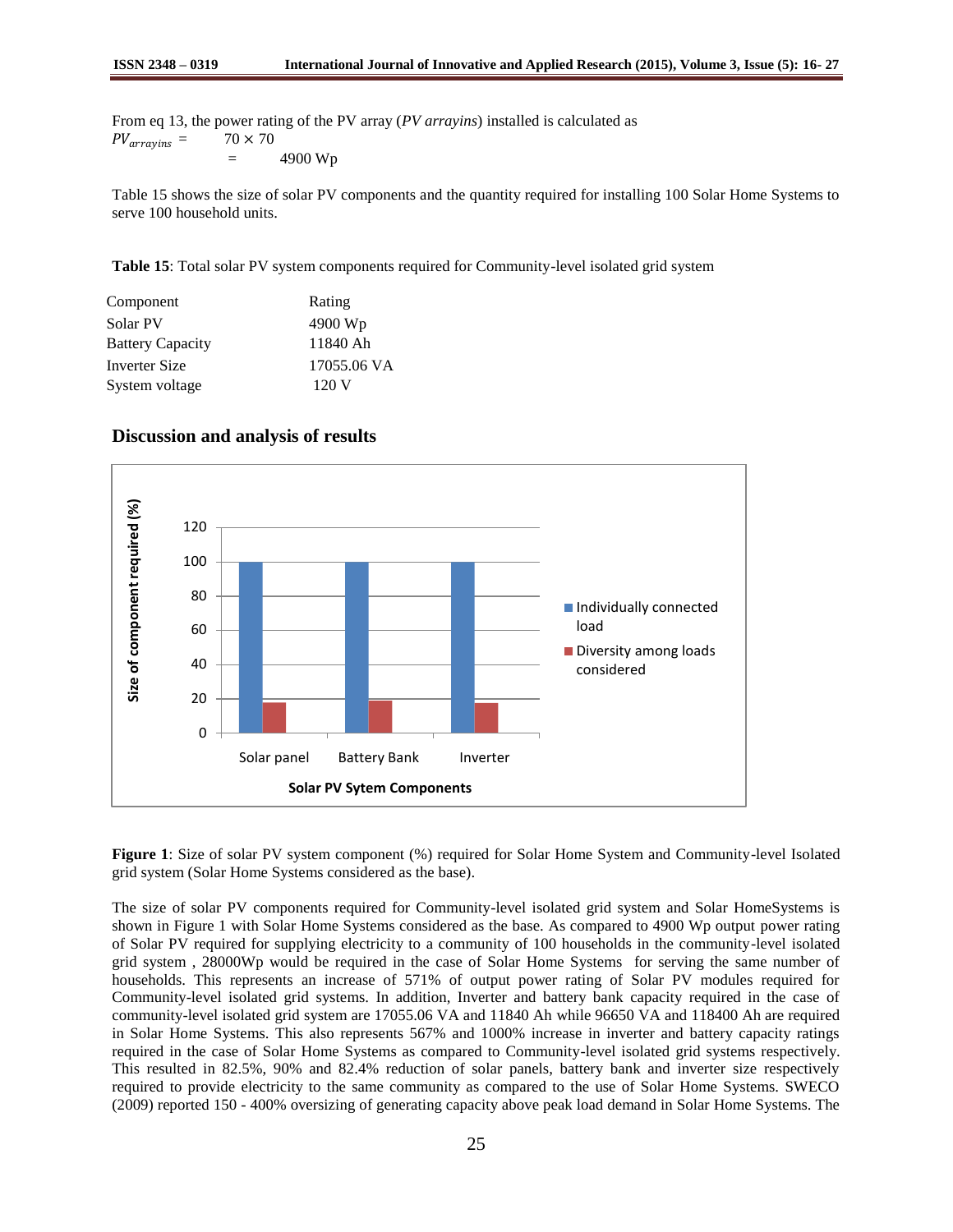higher values obtained in this research can be attributed to the diversity factor of 1.7 considered instead of 1.0 as used by other power supply designers. However, the use of higher diversity factor of 1.7 instead of 1.0 is accepted in designing power generating systems depending on local conditions in the community as considered in the case of rural electrification projects of Ghana. Also considering the minimum number of 100 households within 500m radius for sustainable isolated grid systems proposed by SWECO (2009) in designing and sizing the Communitylevel isolated grid system, the total solar PV system power rating required is estimated to be 4.9kWp. The power rating of the solar PV system required is within the capacity range of 5kW recommended by ASEAN (2013) for operating solar PV mini-grid systems.

## **Conclusion and recommendation**

The non-simultaneous use of all electrical loads on community level isolated grid systems can significantly reduce the quantity of solar PV component required to provide electricity to rural communities. Considering a diversity factor of 1.7 and demand factor of 0.3,there is significant reduction of 82.5%, 90% and 82.4% reduction of solar panels, battery bank and inverter size respectively required to provide electricity to the same community as compared to the use of Solar Home Systems. The significant reduction in the size of solar PV components would reduce cost of off-grid rural electrification project that incorporate the use of community level isolated grid systems and must be considered where viable.

## **References**

1. Rao, P. S., Miller, J. B., Wang, Y. D., & Byrne, J. B. (2009)Energy-Microfinance Intervention for Below Poverty Line Households in India. Energy Policy, 37(5), 1694-1712.

2. International Energy Agency (2010)The Electricity Access Database, World Energy Outlook. Retrieved fro[mhttp://www.iea.org/weo/electricity.asp.](http://www.iea.org/weo/electricity.asp)

3.IEA (2013) World Energy Outlook .The Electricity Access Database. Retrieved from http:// [www.worldenergyoutlook.org](http://www.worldenergyoutlook.org/) [Accessed 2/27/15]

4.Dietrich K., Lopez-Pena A. and Linares P. (2011) A new framework for rural electrification programs. International Association for Energy Economics, third quarter (2011), p. 21-25.

5. SWECO (2009) Assessing technology options for rural electrification projects. Guidelines for project development. (Appropriate technology options for rural electrification in developing countries.)Report no: 1, Project no: 161830

6. Schwan S. (2011) Overcoming Barriers to Rural Electrification: An Analysis of Micro-Energy Lending and its Potential in the International Carbon Market on the Example of Solar Home Systems in Bangladesh.Unpublished Thesis (MSc) Arhus School of Business, Aarhus University.

7. Energy commission of Ghana (2009), Renewable Energy Policy framework for climate mitigation in Ghana; Review of Existing Renewable Energy Resource Data, Energy Policies Strategies,Plans and projects .Retrieved from[: http://www.ecowrex.org/.../2009\\_re-policy-framework-for-climate-change\[](http://www.ecowrex.org/.../2009_re-policy-framework-for-climate-change)Accessed 30/01/2015]

8.Zomers, A.N. (2001) Rural Electrification: Utilities' Chafe or Challenge, Twente University Press, Enschede, Pays-Bas.

9. ASEAN (2013)Guideline on Off-grid Rural Electrification Approaches, ASEAN Centre for Energy, Prepared by Quang Cu Tran ( Full Advantage Co. Ltd) , Indonesia.

10.Parmar J.(2011) Demand –factor, Diversity factor, Utilization factor, load-factor [www.electrical-engineering](http://www.electrical-engineering-portal/)[portal.c](http://www.electrical-engineering-portal/)om (Accessed 03/11/14)